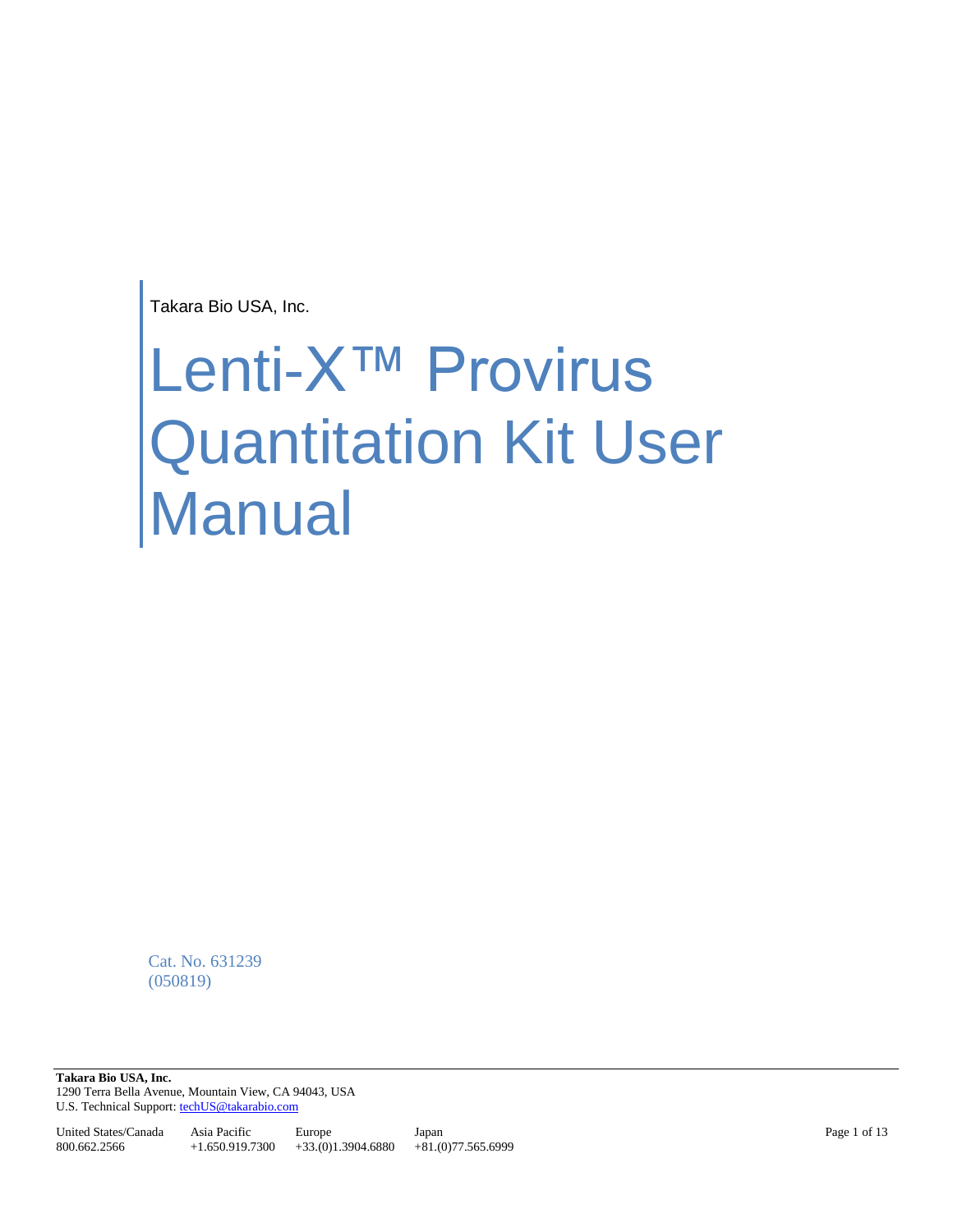## **Table of Contents**

| I.              |    |  |
|-----------------|----|--|
|                 | A. |  |
| П.              |    |  |
| III.            |    |  |
| IV.             |    |  |
| А.              |    |  |
| <b>B.</b>       |    |  |
| $\mathcal{C}$ . |    |  |
| D.              |    |  |
|                 | 1. |  |
|                 | 2. |  |
|                 | 3. |  |
|                 | 4. |  |
| V.              |    |  |
| VI.             |    |  |
|                 |    |  |

# **Table of Figures**

| Figure 1. Flowchart of the procedure for determining provirus copy number using the Lenti-X Provirus Quantitation Kit. 3 |  |
|--------------------------------------------------------------------------------------------------------------------------|--|
|                                                                                                                          |  |
|                                                                                                                          |  |

# **Table of Tables**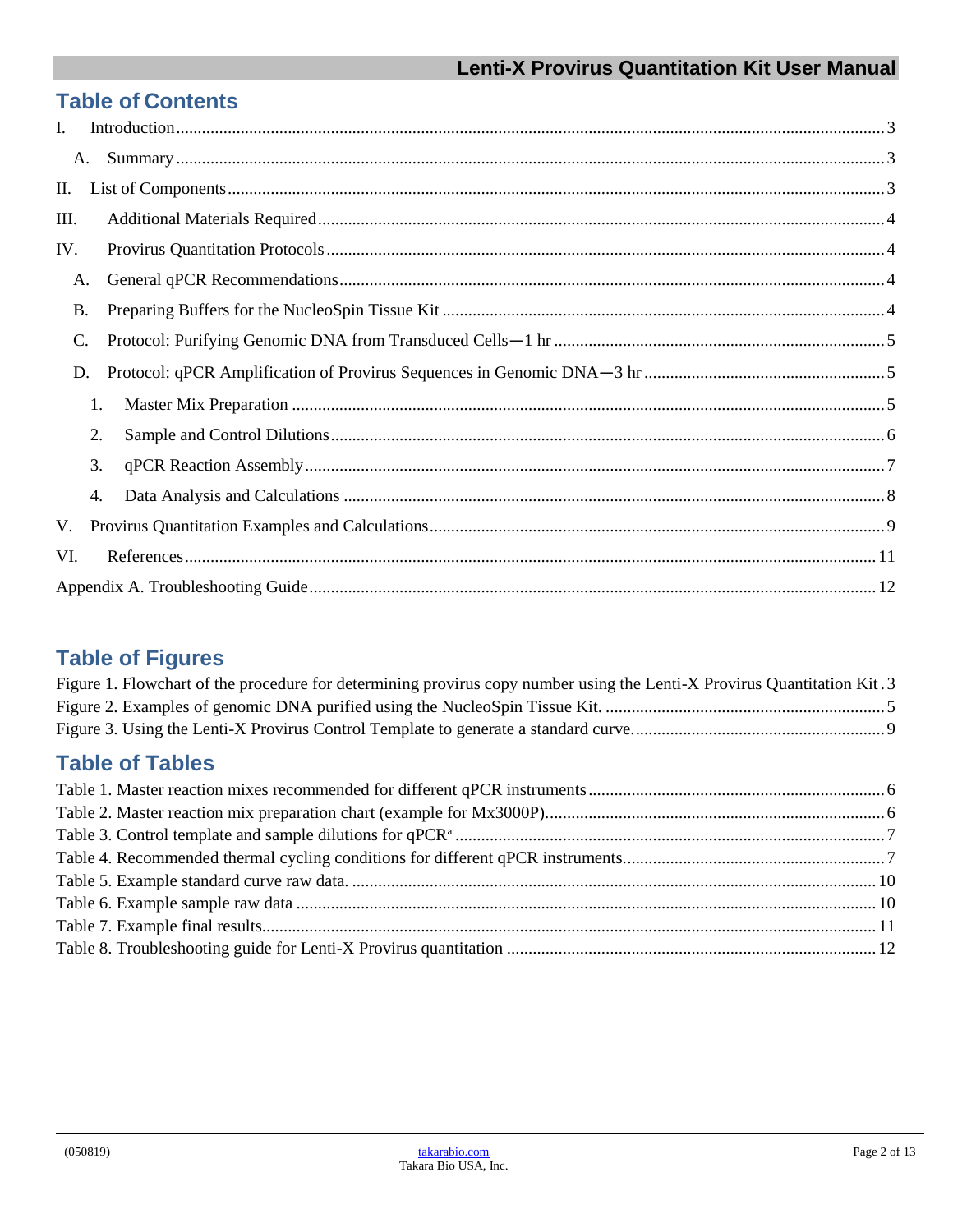## <span id="page-2-1"></span><span id="page-2-0"></span>**I. Introduction**

## **A. Summary**

The Lenti-X Provirus Quantitation Kit uses qPCR and TB Green® chemistry to determine the number of integrated provirus copies in a mixed or clonal population of cells transduced with HIV-1-based lentivirus. To perform the analysis, genomic DNA (gDNA) is extracted from transduced cells using the provided Nucleospin® Tissue Kit. Serial dilutions of the cellular gDNA are then subjected to qPCR amplification alongside dilutions of a calibrated Provirus Control Template, which are used to generate a standard curve. Since the viral sequences in gDNA and the Control Template are amplified with different PCR sensitivities, a correction coefficient is incorporated in order to calculate the provirus copy number from the total qPCR copy number that was found using the standard curve. After determining the cell number equivalents represented in the gDNA yield using the generic conversion of 6.6 pg gDNA/genome, the final result is expressed in terms of provirus copies/cell. The method is universal to most HIV-1 vectors and can be used with vectors that do not carry fluorescent or antibiotic markers.



**Figure 1. Flowchart of the procedure for determining provirus copy number using the Lenti-X Provirus Quantitation Kit**

## <span id="page-2-3"></span><span id="page-2-2"></span>**II. List of Components**

Store the Lenti-X Provirus Quantitation Components at –20°C.

Store the TB Green Advantage® qPCR Premix and ROX Reference Dyes (Cat. No. 639676) at -70°C in the dark. After thawing, store at 4°C in the dark. Do not refreeze.

Store the NucleoSpin Tissue Kit at room temperature.

#### **Box 1: Lenti-X Provirus Quantitation Components (Cat. No. 631240; not sold separately)**

- 30 µl Lenti-X Provirus Control Template  $(5 \times 10^5 \text{ copies/}\mu\text{I})$
- 100 µl Lenti-X Provirus Forward Primer (10  $\mu$ M)
- 100 µl Lenti-X Provirus Reverse Primer  $(10 \mu M)$
- 4 tubes EASY Dilution Buffer (1 ml/tube)

#### **Box 2: NucleoSpin Tissue Kit (10 preps; Cat. No. 740952.10)**

*See the Genomic DNA from Tissue User Manual* (PT4010-1) for a list of components and storage conditions.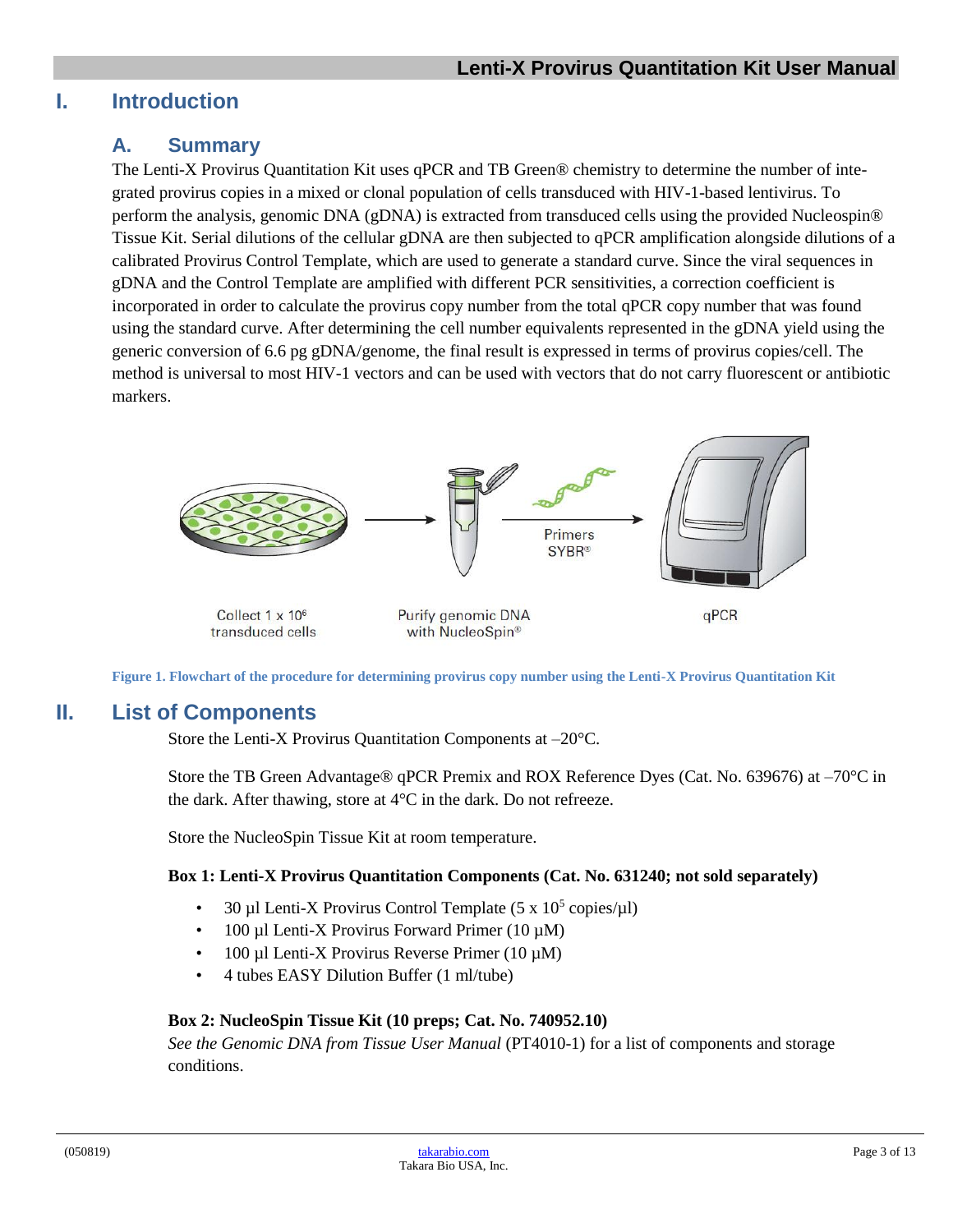#### **Box 3: TB Green Advantage qPCR Premix (200 rxns; Cat. No. 639676)**

- 4 tubes TB Green Advantage qPCR Premix (2X; 0.625 ml/tube)
- 100 µl ROX Reference Dye LSR (50X)
- 100 µl ROX Reference Dye LMP (50X)

#### **User Manuals**

User manuals for Takara Bio products are available for download at [takarabio.com/manuals.](file://///public/clontech%20drive/chaudhurib/ECNs/TB%20Green/631239/takarabio.com/manuals) The following user manuals apply to this product:

- Lenti-X Provirus Quantitation Kit User Manual (PT5112-1)
- TB Green Advantage qPCR Premix User Manual (PT3883-1)
- Genomic DNA from Tissue User Manual (PT4010-1)

## <span id="page-3-0"></span>**III. Additional Materials Required**

- PCR-qualified work areas and pipettors free of contaminating DNA and DNases.
- Quantitative real-time PCR thermal cycler (e.g., Mx3000P®, Stratagene; ABI 7900, Applied Biosystems; or equivalent)
- Ethanol (96–100%)
- PCR-grade water
- 96-well PCR plates and 8-well PCR strips
- Repeating pipettor with capacity of up to 23 µl (Section IV.D)
- Multichannel pipettor(s) with  $2-25$  µl capacity
- 1.5 ml microtubes for sample lysis and DNA elution

## <span id="page-3-1"></span>**IV. Provirus Quantitation Protocols**

*PLEASE READ THESE PROTOCOLS IN THEIR ENTIRETY BEFORE STARTING Successful results depend on performing the following steps properly and in sequence.*

## <span id="page-3-2"></span>**A. General qPCR Recommendations**

Due to the tremendous amplification power and sensitivity of qPCR, even trace amounts of contaminating DNA will be amplified and will affect Ct and final copy number values. Before you begin, prepare work areas free of potentially contaminating DNA and DNases. If possible, dilute your samples and controls in one work area with a dedicated set of pipettors, and assemble your qPCR reactions in a separate area or noncirculating containment hood, using a different set of dedicated pipettors. Wear gloves at all times and use PCR pipette tips with hydrophobic filters, and dedicated solutions. We also recommend setting up negative template control (NTC) reactions lacking any template. Finally, perform all post-PCR analyses in a separate area, preferably in a separate room, with different pipettors.

## <span id="page-3-3"></span>**B. Preparing Buffers for the NucleoSpin Tissue Kit**

Before using the NucleoSpin Tissue Kit for the first time, be sure to read the Genomic DNA from Tissue User Manual (PT4010-1) and prepare the working buffer solutions as stated in the manual. For additional details, consult the user manual.

**Caution:** NucleoSpin Tissue Buffers B1, B3, and BW contain guanidine hydrochloride! Wear gloves and goggles!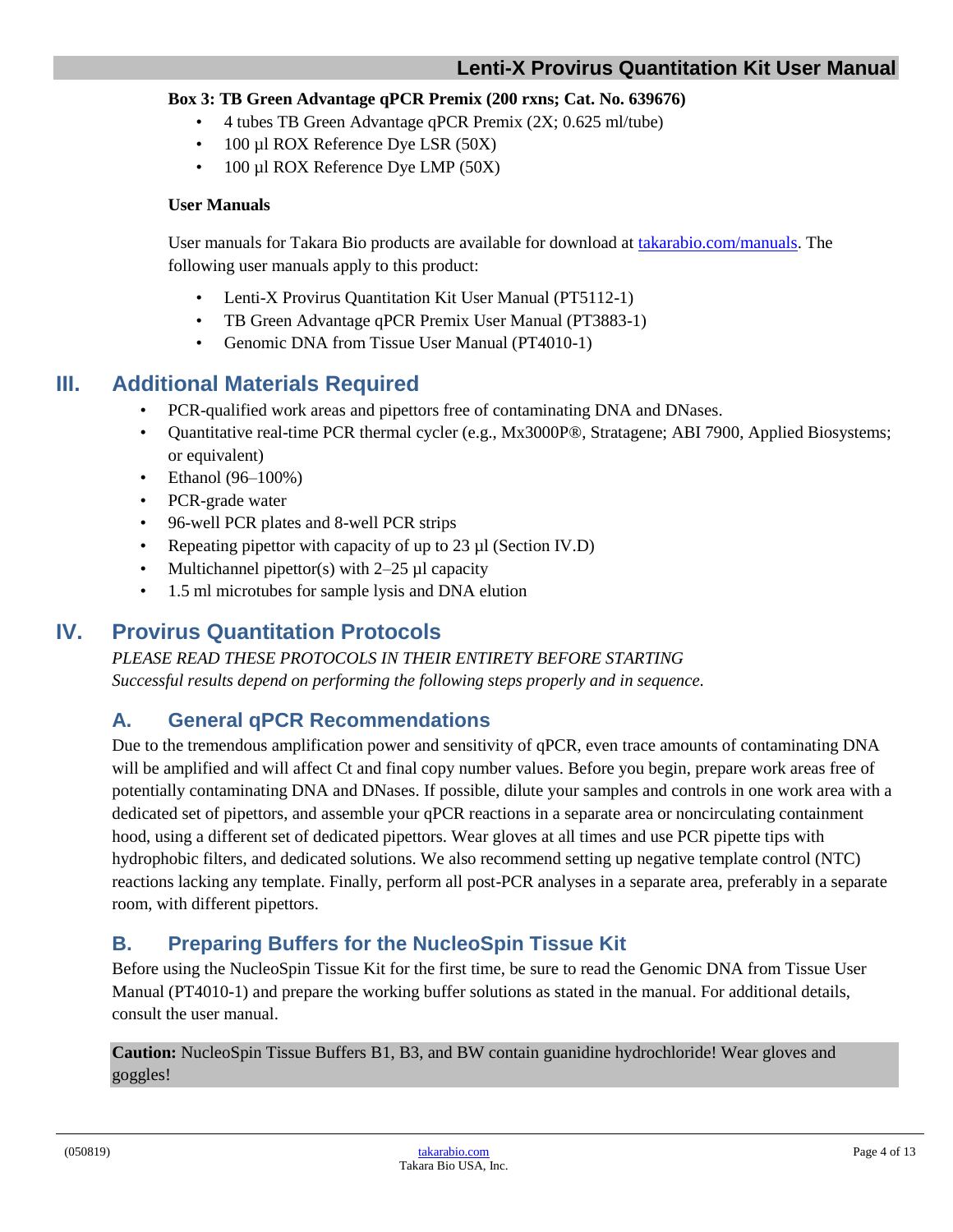## <span id="page-4-0"></span>**C. Protocol: Purifying Genomic DNA from Transduced Cells―1 hr**

1. At least 72 hrs after infecting your target cells with lentivirus, transfer  $\sim$  1 x 10<sup>6</sup> transduced cells into a micro-centrifuge tube and collect the cells by centrifugation. Discard supernatant.

**NOTE:** Due to the transient formation of lentiviral DNA episomes that arise soon after infection, transduced cells should not be analyzed until 72 hrs after infection.

- 2. Using the NucleoSpin Tissue Kit, follow the standard protocol in the Genomic DNA from Tissue User Manual (PT4010-1) to isolate genomic DNA from cultured cells.
- 3. Elute the DNA in a volume of 100  $\mu$ l prewarmed **Buffer BE** (-70°C). Measure the OD<sub>260</sub> to determine DNA yield and concentration. The extraction should yield 20–30 µg of DNA at a concentration of 200–300 ng/µl.
- 4. (Optional) You may check the quality of the purified DNA by running 1–2 µl of the eluate on a 1.2% agarose gel. We generally see a band at 23 kb, which may be accompanied by some faint smearing (Figure 2).



**Figure 2. Examples of genomic DNA purified using the NucleoSpin Tissue Kit.** Lanes 1 & 2: purified genomic DNA. Lane 3: DNA markers.

# <span id="page-4-3"></span><span id="page-4-1"></span>**D. Protocol: qPCR Amplification of Provirus Sequences in Genomic DNA―3**

<span id="page-4-2"></span>**hr**

#### **1. Master Mix Preparation**

**In your PCR reaction assembly work area,** and on ice, assemble a sufficient volume of Master Reaction Mix (MRM) specific for your qPCR instrument using the reagents listed in Table I. Add the TB Green Advantage qPCR Premix last and keep on ice. *To ensure that you will have enough MRM, prepare approximately 10% more than the minimum required for your experiment (Table 2)*. Including all duplicates, each experiment requires 16 Control/NTC reactions and 8 reactions for each gDNA sample. All reactions should be performed in duplicate: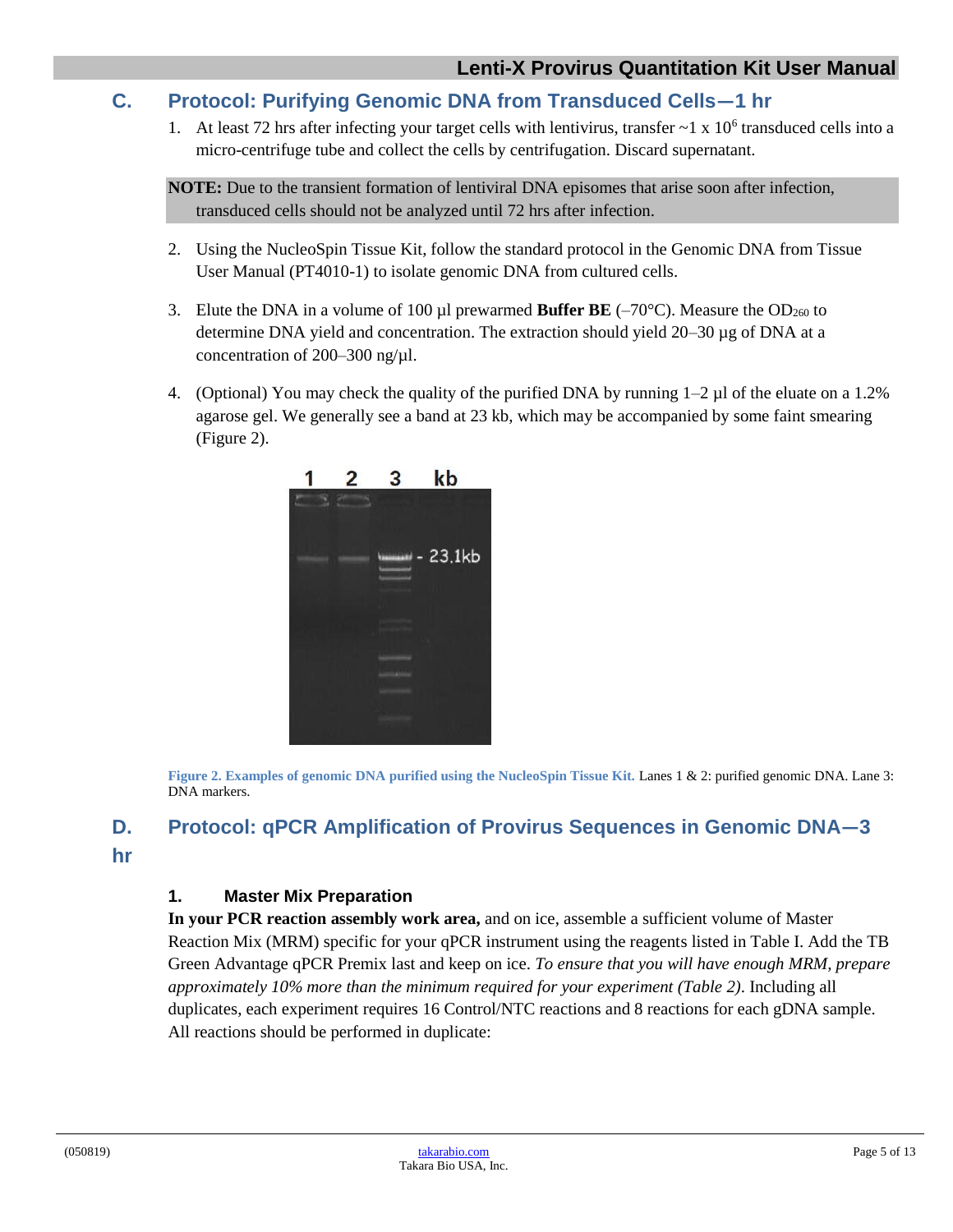| Reagent                  | qPCR Instrument |                                             |                    |             |  |  |
|--------------------------|-----------------|---------------------------------------------|--------------------|-------------|--|--|
|                          | Stratagene      | Takara Bio                                  | Applied            | Roche       |  |  |
|                          | <b>MX3000P</b>  | Thermal Cycler Dice™                        | <b>Biosciences</b> | LightCycler |  |  |
|                          |                 | <b>Real Time System</b>                     | Instruments        |             |  |  |
|                          |                 | Regent volume (µl/well) for each instrument |                    |             |  |  |
| PCR-grade H2O            | 9.0             | 9.5                                         | 6.8                | 7.2         |  |  |
| Lenti-X Provirus Forward | 0.5             | 0.5                                         | 0.4                | 0.4         |  |  |
| Primer $(10 \mu M)$      |                 |                                             |                    |             |  |  |
| Lenti-X Provirus Reverse | 0.5             | 0.5                                         | 0.4                | 0.4         |  |  |
| Primer $(10 \mu M)$      |                 |                                             |                    |             |  |  |
| ROX Reference Dye LSR    | 0.5             |                                             | 0.4                |             |  |  |
| or LMP $(50X)^*$         |                 |                                             |                    |             |  |  |
| TB Green Advantage       | 12.5            | 12.5                                        | 10.0               | 10.0        |  |  |
| qPCR Premix (2X)         |                 |                                             |                    |             |  |  |
|                          |                 |                                             |                    |             |  |  |
| Total (µl/well)          | 23.0            | 23.0                                        | 18.0               | 18.0        |  |  |

#### <span id="page-5-1"></span>**Table 1. Master reaction mixes recommended for different qPCR instruments**

\* The kit is supplied with two different ROX formulations that allow you to normalize fluorescence signals on instruments equipped with this option. ROX Reference Dye LSR is for instruments whose excitation source is a 488 nm laser, while ROX Reference Dye LMP is for instruments whose excitation source is either a lamp or an LED. **Be certain to use the formulation that is appropriate for your real-time instrument!**

**NOTE:** To ensure sufficient pipetting volume, prepare approximately 10% more Master Reaction Mix than the minimum amount needed for the experiment. For convenience, use Table 2 below:

<span id="page-5-2"></span>

| Reagent                                 | <b>Volume</b><br>(µl/well) | <b>Total wells</b> | <b>Total volume</b> | Total $+10%$ |
|-----------------------------------------|----------------------------|--------------------|---------------------|--------------|
| PCR-grade $H_2O$                        | 9.0                        |                    |                     |              |
| Lenti-X Provirus Forward Primer (10 µM) | 0.5                        |                    |                     |              |
| Lenti-X Provirus Reverse Primer (10 µM) | 0.5                        |                    |                     |              |
| ROX Reference Dye LSR or LMP (50X)*     | 0.5                        |                    |                     |              |
| TB Green Advantage qPCR Premix (2X)     | 12.5                       |                    |                     |              |
| Total (µl/well)                         | 23.0                       |                    |                     |              |

#### **Table 2. Master reaction mix preparation chart (example for Mx3000P).**

\*Be certain to use the formulation that is appropriate for your real-time instrument! See Table 1.

#### <span id="page-5-0"></span>**2. Sample and Control Dilutions**

**In your sample dilution work area,** and using PCR grade 8-well strips, prepare dilutions of the Control Template and your purified gDNA sample(s) using EASY Dilution Buffer as shown in Table 3.

- 1. First, add the required amount of EASY Buffer to the wells of each strip, as shown in Table 3.
- 2. Controls: Dilute the Lenti-X Provirus Control Template in an 8-well strip (Table 3, 'Strip 1') as follows:
- 3. In Well #1 of Strip 1, add 2 µl of the Lenti-X Provirus Control Template stock into 18 µl of EASY Buffer for a 1:10 dilution (diluted sample =  $5 \times 10^4$  copies/ $\mu$ l). Mix gently and thoroughly.
- 4. Make subsequent 1:5 dilutions of the control in Wells  $#2 #6$  by serially transferring 4 µl of the preceding dilution into the 16 µl of EASY Buffer in the next well. Mix gently and thoroughly before making the next dilution.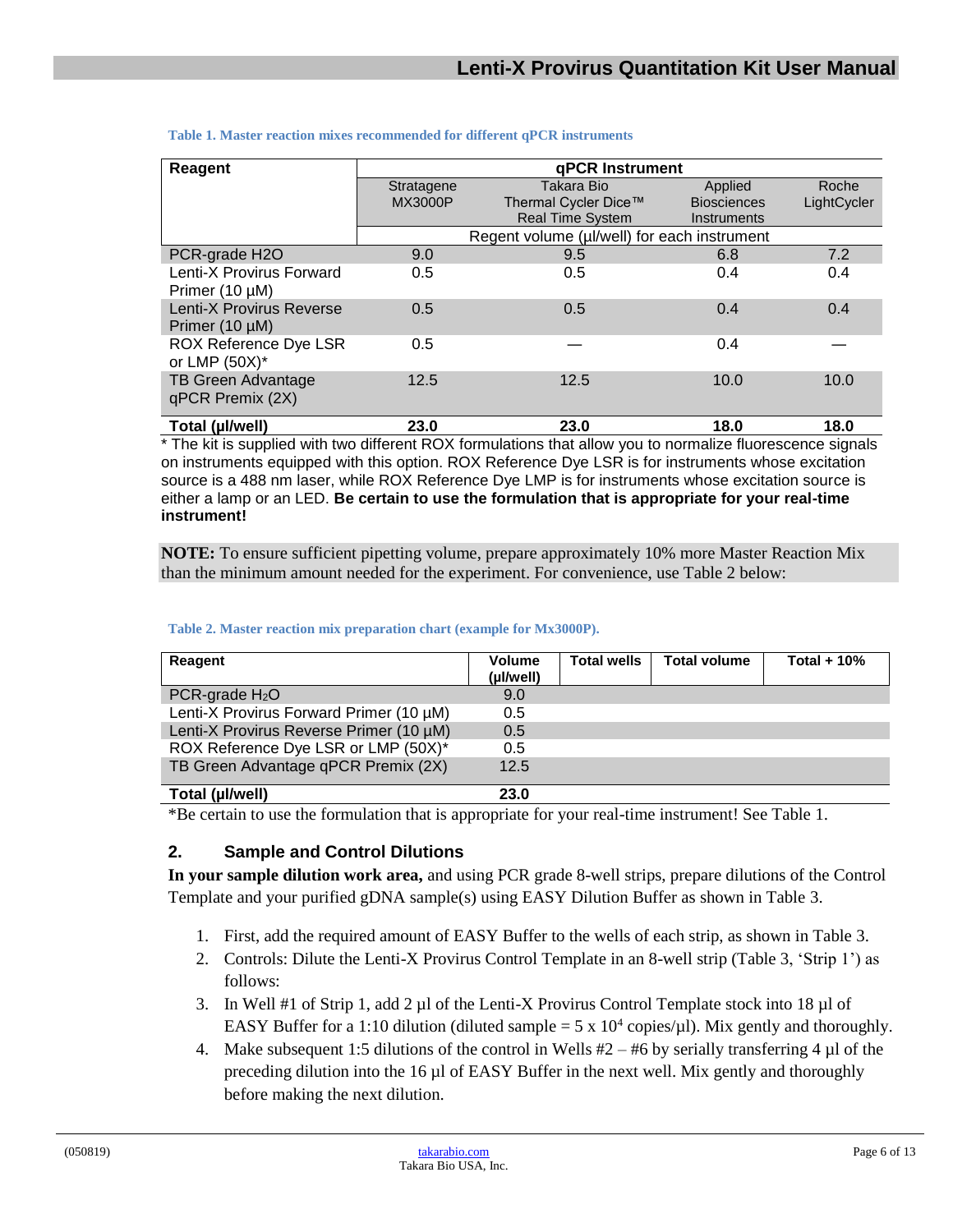- 5. **NTCs:** The EASY Buffer in Wells #7 & #8 is used for the NTC controls. Be sure not to contaminate these wells with any DNA.
- 6. **Samples:** Dilute your purified gDNA sample(s) using one or more 8-well strips. Each strip can be used to make dilutions for 2 samples (Table 3, 'Strip 2, etc.').
- 7. In a clean microfuge tube, dilute a portion of each purified gDNA sample to 50 ng/ $\mu$ l using EASY buffer. Add 20 µl of the diluted gDNA to the first well in each dilution series (i.e. Wells #1 or #5).
- 8. Subsequent 5-fold sample dilutions (wells  $2-4 \& 6-8$ ) can be made by serially transferring 4 µl of sample from one well into 16 µl of buffer in the next well.
- 9. Centrifuge the strips at 2000 rpm (4°C) for 1 min to remove any bubbles.

<span id="page-6-1"></span>

|              |               | <b>Strip 1: Controls/Standard Curve</b> |                     | Strip 2: gDNA Samples 1 & 2 |                       |                    |
|--------------|---------------|-----------------------------------------|---------------------|-----------------------------|-----------------------|--------------------|
| Well #       | <b>EASY</b>   | <b>Control</b>                          | <b>Copies/qPCR</b>  | <b>EASY</b>                 | <b>Control</b>        | <b>Copies/qPCR</b> |
|              | <b>Buffer</b> | <b>Template</b>                         | rxn                 | <b>Buffer</b>               | <b>Template</b>       | rxn                |
|              | 18 µl         | $2$ ul                                  | 1 x $10^5$          |                             | $20 \mu$ <sup>b</sup> | 100                |
| $\mathbf{2}$ | $16$ µ        | 4 ul of $#1$                            | $2 \times 10^{4}$   | $16$ µ $\overline{ }$       | 4 $\mu$ of #1         | 20                 |
| 3            | 16 µl         | 4 µl of $#2$                            | $4 \times 10^{3}$   | $16$ µl                     | 4 µl of $#2$          | 4                  |
| 4            | $16$ µl       | 4 ul of $#3$                            | $8 \times 10^{2}$   | $16$ µl                     | 4 ul of $#3$          | 0.8                |
| 5            | 16 µl         | 4 ul of $#4$                            | $1.6 \times 10^{2}$ |                             | $20 \text{ ulc}$      | 100                |
| 6            | $16$ µ        | 4 $\mu$ of #5                           | $3.2 \times 10^{1}$ | $16$ µ $\overline{ }$       | 4 $\mu$ l of #5       | 20                 |
|              | 16 µl         |                                         | 0(NTC)              | 16 µl                       | 4 µl of #6            | 4                  |
| 8            | $16$ µl       |                                         | 0(NTC)              | $16$ µ $\overline{ }$       | 4 $\mu$ l of #7       | 0.8                |

#### **Table 3. Control template and sample dilutions for qPCR<sup>a</sup>**

<sup>a</sup> 2 ul of each dilution are used in each respective qPCR reaction

 $<sup>b</sup>$  Sample 1, 50 ng/ $\mu$ 1</sup>

 $\textdegree$  Sample 2, 50 ng/ $\mu$ l

## <span id="page-6-0"></span>**3. qPCR Reaction Assembly**

**In your PCR reaction assembly area,** place a 96-well PCR plate on ice (or on a blueblock; 4°C), and dispense the appropriate total volume of MRM/well for your thermal cycler into the appropriate wells (in duplicate) using a repeating pipettor (e.g., 23 µl/well for Stratagene's Mx3000P, see Table 1).

- 1. Using a multichannel pipettor, transfer 2 µl/well of the control dilutions, NTCs, and sample dilutions (in duplicate) from the 8-well PCR strips to the PCR plate containing MRM.
- 2. We recommend that you program your real-time qPCR instrument for the following qPCR reaction cycles (see Table 4). Include a final dissociation curve cycle.

| <b>aPCR Instrument</b>           |                   |                                                                 |                            |                                                    |                           |                                                    |                           |                                                    |                                      |
|----------------------------------|-------------------|-----------------------------------------------------------------|----------------------------|----------------------------------------------------|---------------------------|----------------------------------------------------|---------------------------|----------------------------------------------------|--------------------------------------|
|                                  |                   | Takara Bio<br><b>Thermal Cycler</b><br>Dice Real Time<br>System |                            | ABI7500 fast                                       |                           | ABI7000                                            |                           | Roche<br>LightCycler                               |                                      |
|                                  |                   |                                                                 |                            |                                                    |                           |                                                    |                           |                                                    |                                      |
| $95^{\circ}$ C                   | 10 <sub>sec</sub> | $95^{\circ}$ C                                                  | 30 sec                     | $95^{\circ}$ C                                     | 30 <sub>sec</sub>         | $95^{\circ}$ C                                     | 30 <sub>sec</sub>         | $95^{\circ}$ C                                     | 30 sec                               |
| $95^{\circ}$ C<br>$60^{\circ}$ C | 5 sec<br>20 sec   | $95^{\circ}$ C<br>$60^{\circ}$ C                                | 5 sec<br>30 sec            | $95^{\circ}$ C<br>$60^{\circ}$ C                   | 5 sec<br>25 sec           | $95^{\circ}$ C<br>$60^{\circ}$ C                   | 5 sec<br>31 sec           | $95^{\circ}$ C<br>$60^{\circ}$ C                   | 5 sec<br>20 sec                      |
| $95^{\circ}$ C<br>$60 - 95$ °C   | 1 min<br>30 sec   | $95^{\circ}$ C<br>$60^{\circ}$ C<br>$95^{\circ}$ C              | 15 sec<br>30 sec<br>15 sec | $95^{\circ}$ C<br>$60^{\circ}$ C<br>$95^{\circ}$ C | 15 sec<br>1 min<br>15 sec | $95^{\circ}$ C<br>$60^{\circ}$ C<br>$95^{\circ}$ C | 15 sec<br>1 min<br>15 sec | $95^{\circ}$ C<br>$60^{\circ}$ C<br>$95^{\circ}$ C | $0$ sec $a$<br>15 sec<br>$0$ sec $b$ |
|                                  |                   | Stratagene<br><b>MX3000P</b>                                    |                            |                                                    |                           |                                                    |                           | Thermal cycling conditions for each instrument     |                                      |

<span id="page-6-2"></span>**Table 4. Recommended thermal cycling conditions for different qPCR instruments.**

 $a\,20^{\circ}$ C/sec

 $b$  0.1 $\degree$ C/sec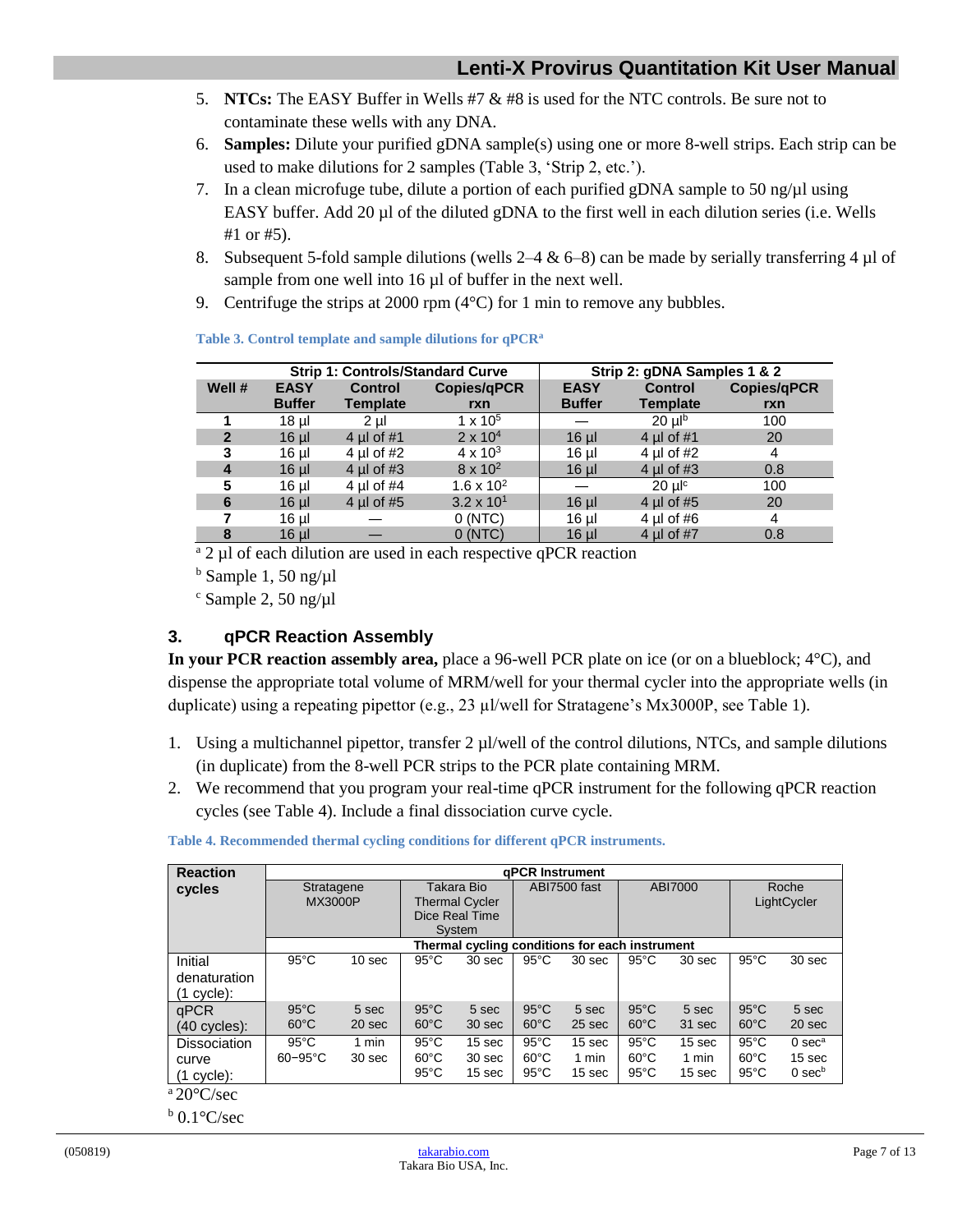## **Lenti-X Provirus Quantitation Kit User Manual**

**NOTE:** Although Table 4 shows optimized cycling conditions for a selection of commonly used instruments, the Lenti-X Provirus Quantitation Kit can be used with a variety of real-time instruments and is not limited to those listed in the table. For instruments not listed, please refer to our TB Green qPCR Premix User Manual (PT3883-1) and/or your instrument's user manual to determine cycling conditions for your particular thermal cycler.

#### <span id="page-7-0"></span>**4. Data Analysis and Calculations**

Briefly, the Ct values from your gDNA sample amplification plots are used to determine the qPCR copy number equivalents from the standard curve. Total qPCR copy number equivalents are then determined for each original sample, which are then corrected for the difference in qPCR sensitivity of amplifying plasmid vs. gDNA amplimers to determine total provirus copy number. The total number of genomes for each sample is calculated from the gDNA yield using an accepted constant of 6.6 pg DNA/cell, and these two values are used to finally determine the provirus copy number/cell (or genome).

#### 1. **Generate a standard curve.**

Determine average Ct values for each pair of duplicate control template amplifications and plot the average Ct vs. copy number on a log scale to generate a standard curve (Figure 3B). Important: the plotted qPCR standard curve should have a PCR efficiency of  $0.9-1.1$  and an  $R^2 > 0.990$ .

#### 2. **Determine the qPCR copy number equivalent.**

Determine average Ct values for each pair of duplicate sample amplifications and use each average Ct value to read the corresponding qPCR copy number equivalent from the standard curve. Use sample Ct values that are below that of the NTC, but do not use any sample Ct values that are below that of the 32-copy standard (i.e., off the curve).

#### **3. Determine total qPCR copy number equivalent for original sample.**

a. Determine the overall dilution factor for each 100, 20, 4, or 0.8 ng sample reaction that yielded a qualified qPCR copy number equivalent by using the following equation:

**DNA dilution factor** = ([Total DNA extracted]  $\mu$ g)(1000 ng/ $\mu$ g)/([100, 20, 4, or 0.8] ng)

- b. Multiply the qPCR copy number equivalent by its corresponding dilution factor to compute the total plasmid qPCR copy number equivalent for each sample dilution.
- c. Use the total values computed for each sample reaction in Step 3b to calculate the mean total qPCR copy number equivalent for the original gDNA sample.

#### 4. **Convert total qPCR copy number equivalent to provirus copy number.**

Quantitative PCR sensitivity is context-dependent and detects amplimers in gDNA much less efficiently than it detects them in plasmid DNA. As a result, the qPCR copy number underestimates the actual provirus copy number present in the genome. It is therefore necessary to convert the total qPCR copy numbers to provirus copy numbers by using a correction factor of 62.84 provirus copies/qPCR copy\* as follows:

#### **Provirus copy number** = (qPCR copy number)(62.84 provirus copies/qPCR copy)

\*This correction factor was determined empirically at Takara Bio USA, Inc.

5. **Calculate the total genome number equivalents present in the original gDNA sample.**  Use the generic conversion of 6.6 pg gDNA/cell to calculate the total number of genomes (i.e., cells) represented in your purified gDNA sample(s).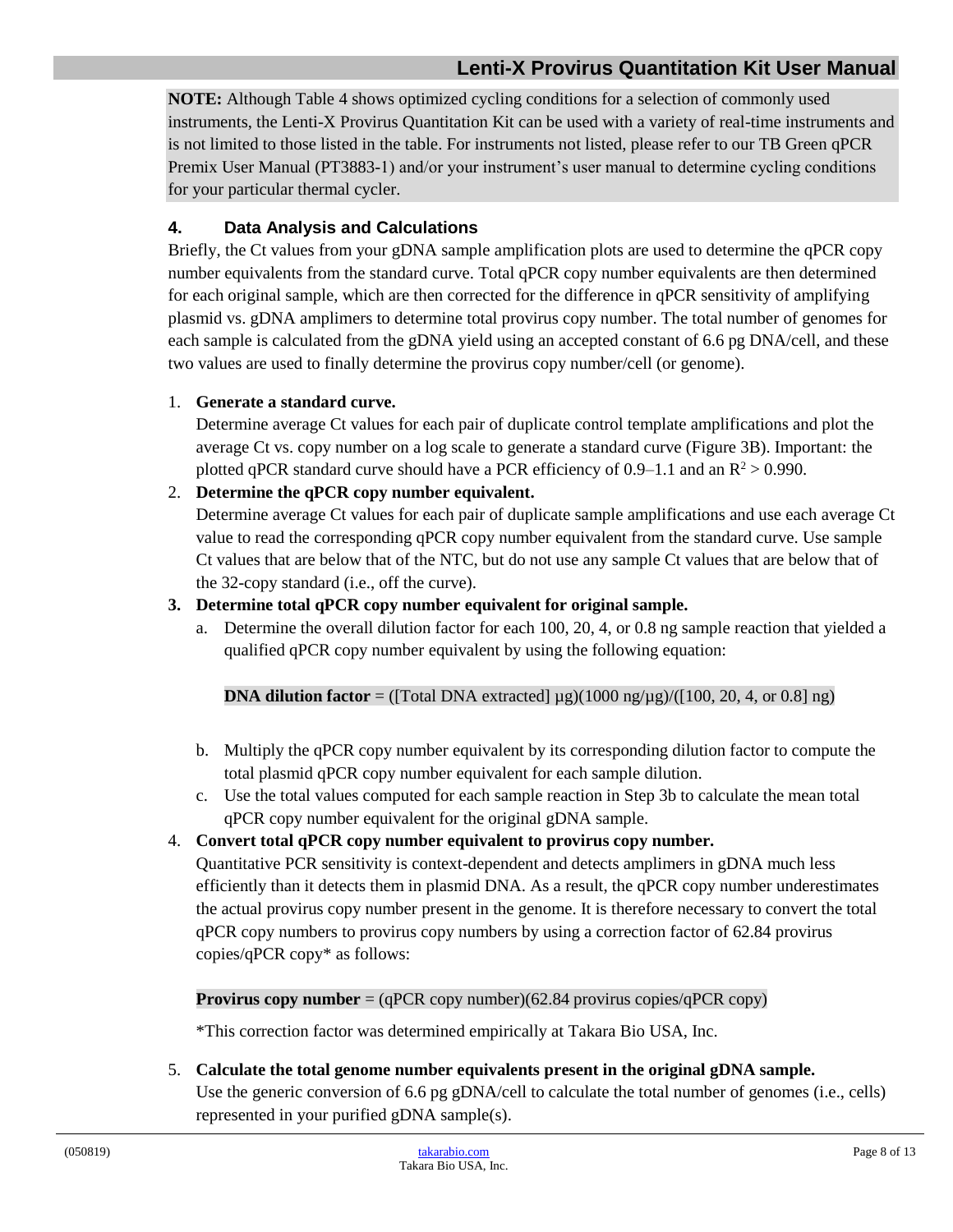**Cell number** =  $([gDNA] \mu g)(1 \times 106 \text{ pg}/\mu g)/(6.6 \text{ pg}/\text{cell})$ 

#### 6. **Calculate provirus copy number/cell.**

Finally, divide the total provirus copy number (from Step 4) by the cell number (from Step 5) to yield provirus copy number/cell.

**Provirus copy number/cell** = (provirus copy number)/(cell number)

**NOTE:** The 6.6 pg gDNA/cell constant is calculated based on the molecular weight of nuclear DNA in a normal, diploid human cell. An alternative method of normalizing your result for the number of cells or genomes rep-resented in the gDNA sample for your particular cell line, is to determine (in parallel) the copy number of a cel-lular or housekeeping gene (e.g., albumin). This requires the use of a second plasmid standard which contains the control gene in order to generate a second standard curve (Lizée et al 2003 and Sastry et al 2002).

## <span id="page-8-0"></span>**V. Provirus Quantitation Examples and Calculations**

The following examples of standard curve and sample data, and the accompanying calculations, are provided to illustrate the determination of provirus copy number/cell for a typical sample of purified genomic DNA.

1. The raw qPCR amplification plots for the dilutions of the Provirus Control Template are shown in Figure 3A. The Ct values from these plots (for a threshold of  $10^{-1}$  dRn) are listed in Table V and were used to construct the standard curve shown in Figure 3B. Note that the PCR efficiency and  $R<sup>2</sup>$  values are within the required range.



<span id="page-8-1"></span>**Figure 3. Using the Lenti-X Provirus Control Template to generate a standard curve. Panel A.** qPCR amplification plots of serial dilutions of the Lenti-X Provirus Control Template (10<sup>5</sup>–32 copies). **Panel B.** A standard curve created from the plots shown in Panel A demonstrates a strong linear correlation between the Ct values of the serial dilutions and copy number (log scale), with  $R^2 = 1.00$  and a PCR efficiency of 91.6%.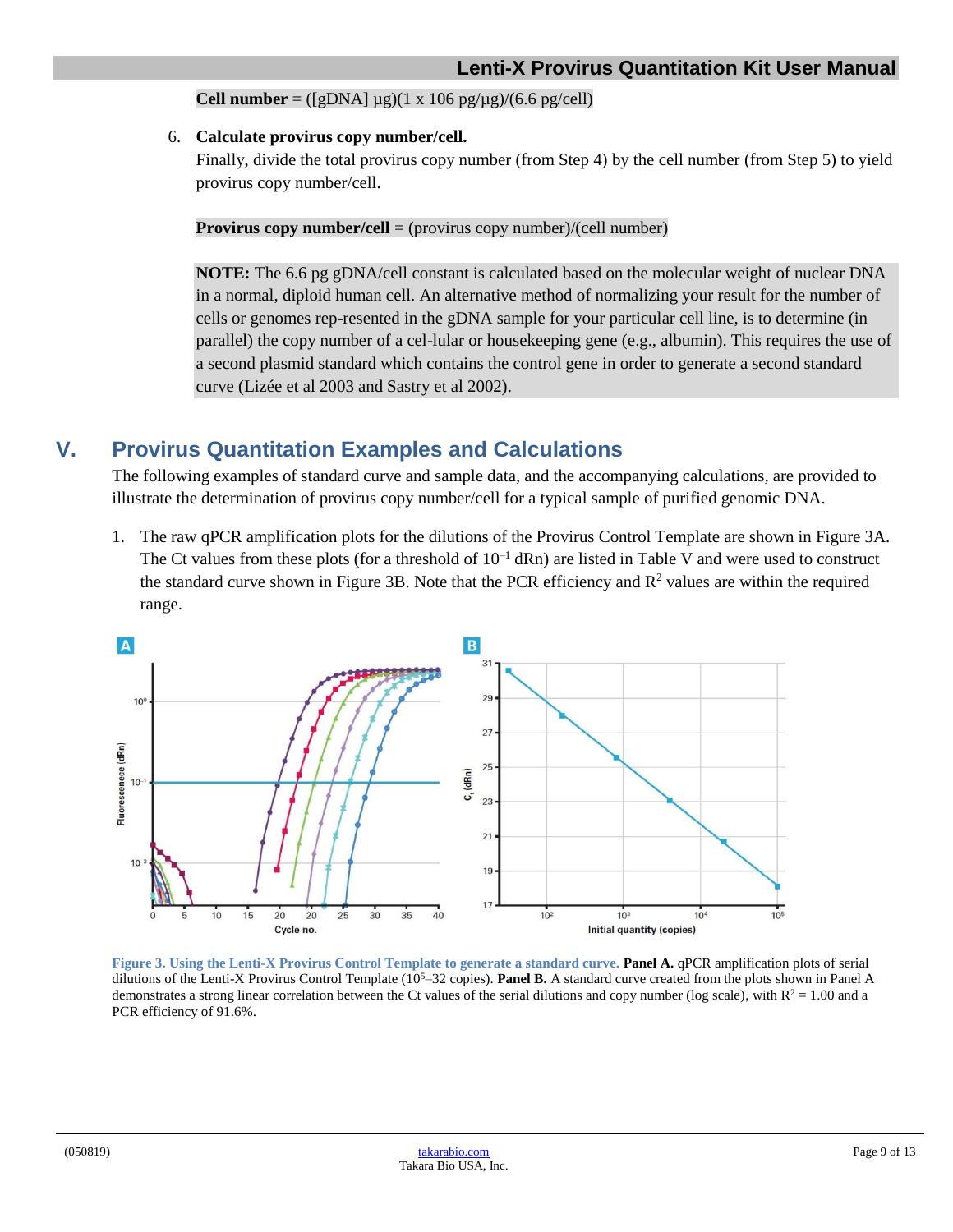## **Lenti-X Provirus Quantitation Kit User Manual**

| Well              | <b>Copies</b>        | Ct          | Tm of product      |
|-------------------|----------------------|-------------|--------------------|
| <b>Standard 1</b> | $1 \times 10^5$      | 18.13       | 78.8               |
| <b>Standard 2</b> | $2 \times 10^4$      | 20.71       | 78.7               |
| <b>Standard 3</b> | 4000                 | 23.06       | 78.8               |
| <b>Standard 4</b> | 800                  | 25.53       | 78.6               |
| <b>Standard 5</b> | 160                  | 27.97       | 78.7               |
| <b>Standard 6</b> | 32                   | 30.59       | 78.6               |
| <b>NTC</b>        |                      | None        | 61.8               |
| <b>NTC</b>        |                      | None        | 62.9               |
| Threshold (dRn)   | $\mathbf{R}^2$ (dRn) | Slope (dRn) | Efficiency $(\% )$ |
| 0.1               |                      | $-3.54$     | 91.6               |

<span id="page-9-0"></span>**Table 5. Example standard curve raw data.**

2. The Ct values from the amplification plots of the gDNA sample dilutions (not shown) are then found on the standard curve to determine the corresponding qPCR copy number for each dilution (Table 6). Each of these raw qPCR copy number values is then corrected by its specific dilution factor to compute the total qPCR copy numbers represented in the original sample. These total values are averaged to yield a mean total copy number value.

**Table 6. Example sample raw data**

<span id="page-9-1"></span>

| gDNA              | Сt    | $qPCR$ copies <sup>a</sup> | Dilution factor <sup>b</sup> | <b>Total qPCR copies in</b> | <b>Mean total</b>  |
|-------------------|-------|----------------------------|------------------------------|-----------------------------|--------------------|
|                   |       |                            |                              | sample                      | copies             |
| $100$ ng          | 22.36 | 6060                       | 300                          | $1.81 \times 10^6$          |                    |
| 20 <sub>ng</sub>  | 24.29 | 1550                       | 1,500                        | $2.33 \times 10^6$          | $2.07 \times 10^6$ |
| 4 <sub>ng</sub>   | 26.61 | 302                        | 7,500                        | $2.36 \times 10^6$          |                    |
| 0.8 <sub>ng</sub> | 29.15 | 50.2                       | $3.75 \times 10^{4}$         | $1.88 \times 10^6$          |                    |

a As read from the standard curve (Figure 2B).

b Based on a gDNA yield of 30 µg

c Total qPCR copies = (qPCR copies)(Dilution factor)

3. The total qPCR copy number for the sample is then used to find the provirus copy number in the gDNA using the equation in Section E, Step 4.

**Provirus copy number =**  $(2.07 \times 10^6 \text{ qPCR copies})(62.84 \text{ provirus copies/qPCR copy}) = 1.30 \times 10^8 \text{copies}$ 

4. The number of cells (i.e., genomes) represented in the purified gDNA sample is calculated using the equation shown in Section E, Step 5.

**Cell number** =  $(30 \mu g)$  gDNA $(1 \times 10^6)$  pg/ $\mu g$  $/(6.6 \text{ pg})$  gDNA/cell $) = 4.55 \times 10^6$  cells

5. Finally, the provirus copy number per cell is determined by dividing the provirus copy number by the cell number. Final results are listed in Table VII.

**Provirus copy number/cell =**  $(1.30 \times 10^8 \text{ copies})/(4.55 \times 10^6 \text{ cells}) = 28.59 \text{ provirus copies/cell}$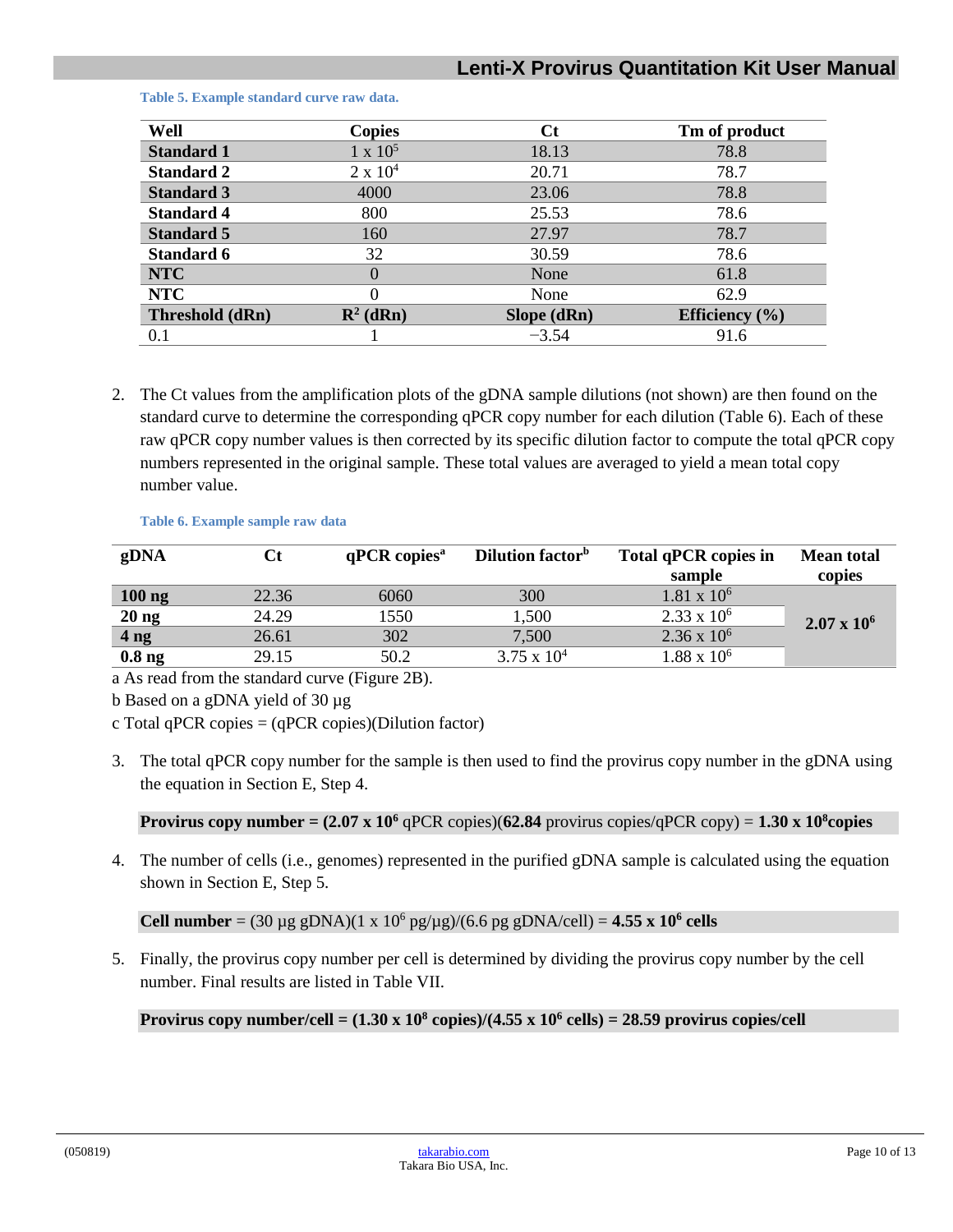**Table 7. Example final results.**

<span id="page-10-1"></span>

| Total gDNA | qPCR copies        | <b>Total provirus</b><br>copies <sup>b</sup> | <b>Total cellular</b><br>genomes <sup>a</sup> | <b>Provirus</b><br>copies/cell |
|------------|--------------------|----------------------------------------------|-----------------------------------------------|--------------------------------|
| $30 \mu g$ | $2.07 \times 10^6$ | $1.30 \times 10^8$                           | $4.55 \times 10^{6}$                          | 28.59                          |
|            |                    |                                              |                                               |                                |

a Total cellular genomes present in gDNA sample (6.6 pg gDNA/cell genome)

b Total provirus copies = (Total qPCR copies)(62.84 provirus copies/qPCR copy)

## <span id="page-10-0"></span>**VI. References**

Lizée, G., *et al.* Real-Time Quantitative Reverse Transcriptase-Polymerase Chain Reaction as a Method for Determining Lentiviral Vector Titers and Measuring Transgene Expression. *Hum. Gene Ther.* **14:**497–507 (2003).

Sastry, L., *et al.* Titering lentiviral vectors: comparison of DNA, RNA and marker expression methods. *Gene Ther.* **9:**1155–1162 (2002).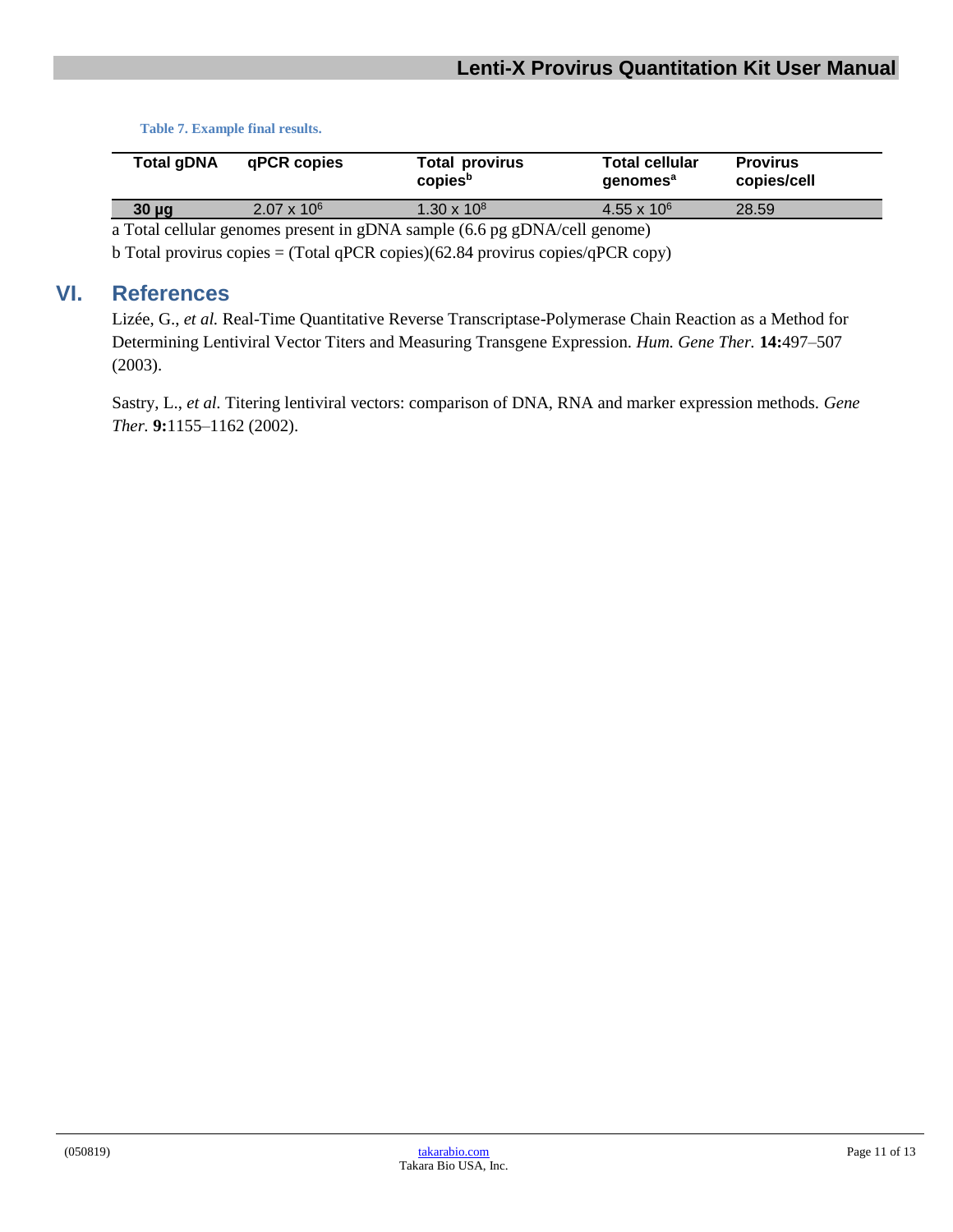# <span id="page-11-0"></span>**Appendix A. Troubleshooting Guide**

<span id="page-11-1"></span>**Table 8. Troubleshooting guide for Lenti-X Provirus quantitation**

| Problem                                                              | <b>Possible Explanation</b>                                                                               | <b>Solution</b>                                                                                                                                                                                                                                                                                                                                                                                                                                                                                                                                                                                                                                                                                                                                                                                                                                                                                        |
|----------------------------------------------------------------------|-----------------------------------------------------------------------------------------------------------|--------------------------------------------------------------------------------------------------------------------------------------------------------------------------------------------------------------------------------------------------------------------------------------------------------------------------------------------------------------------------------------------------------------------------------------------------------------------------------------------------------------------------------------------------------------------------------------------------------------------------------------------------------------------------------------------------------------------------------------------------------------------------------------------------------------------------------------------------------------------------------------------------------|
| <b>High signal in NTC reactions</b>                                  | Contamination of buffer, pipets, or<br>work area from improper handling of<br>samples or control template | Diagnosis: Run control and NTC qPCR samples on<br>3% agarose gel to visually compare size of product<br>bands (virus-specific vs. nonspecific) and compare<br>dissociation curves. The size of the specific amplimer<br>used for quantitation is ~140 bp. Dissociation curves<br>should reflect the presence of a single product of this<br>size, which should also be visible in the agarose gel.                                                                                                                                                                                                                                                                                                                                                                                                                                                                                                     |
|                                                                      |                                                                                                           | Prepare work area properly and use clean, dedicat-ed<br>pipets for each phase of the protocol: dilution, reaction<br>set-up, and analysis.                                                                                                                                                                                                                                                                                                                                                                                                                                                                                                                                                                                                                                                                                                                                                             |
| Poor efficiency or R <sup>2</sup>                                    | Poor technique or inconsistent<br>pipetting                                                               | Review qPCR techniques; use repeating pipettors and<br>multichannel pipettors for improved accuracy; calibrate<br>pipets.                                                                                                                                                                                                                                                                                                                                                                                                                                                                                                                                                                                                                                                                                                                                                                              |
| <b>Provirus gDNA amplification</b><br>signal is higher than expected | High proviral copy number or excess<br>gDNA was added to reactions                                        | Check gDNA concentration and redilute if necessary.<br>Be sure that only 100 ng of gDNA was added to the<br>first well of the qPCR.                                                                                                                                                                                                                                                                                                                                                                                                                                                                                                                                                                                                                                                                                                                                                                    |
|                                                                      | Insufficient gDNA used in reactions                                                                       | Check gDNA concentration and redilute                                                                                                                                                                                                                                                                                                                                                                                                                                                                                                                                                                                                                                                                                                                                                                                                                                                                  |
| Provirus gDNA amplification-                                         | Low provirus copy number due to low<br>virus titer                                                        | Concentrate the virus in your supernatant and repeat<br>transduction. We recommend using Lenti-X<br>Concentrator (Cat. No. 631231)                                                                                                                                                                                                                                                                                                                                                                                                                                                                                                                                                                                                                                                                                                                                                                     |
| signal is absent or lower than<br>expected                           | Low provirus copy number due to poor<br>transduction efficiency                                           | Infect your target cells using higher MOI(s).<br>$\bullet$<br>Select or sort the cell population to isolate clones<br>or enrich for transduced cells.<br>If possible, use spinoculation or add infection<br>$\bullet$<br>enhancers (i.e., RetroNectin® [Cat. No. TAK<br>T100A] or polybrene) to improve infection kinetics<br>and result in higher effective MOIs.<br>Some cell lines are more susceptible than others<br>to VSV-G lentiviral infection. Validate the<br>infectivity of your specific cell line by using a<br>lentivirus that contains a marker gene (e.g.<br>ZsGreen1 or LacZ) and assess transduction<br>efficiency by another means prior to assaying for<br>provirus.<br>For more information regarding effective lenti-viral<br>transduction methods, consult our Lenti-X<br>Lentiviral Expression Systems User Manual<br>(PT3883-1; see Sections VII & VIII, and Appendix<br>B). |